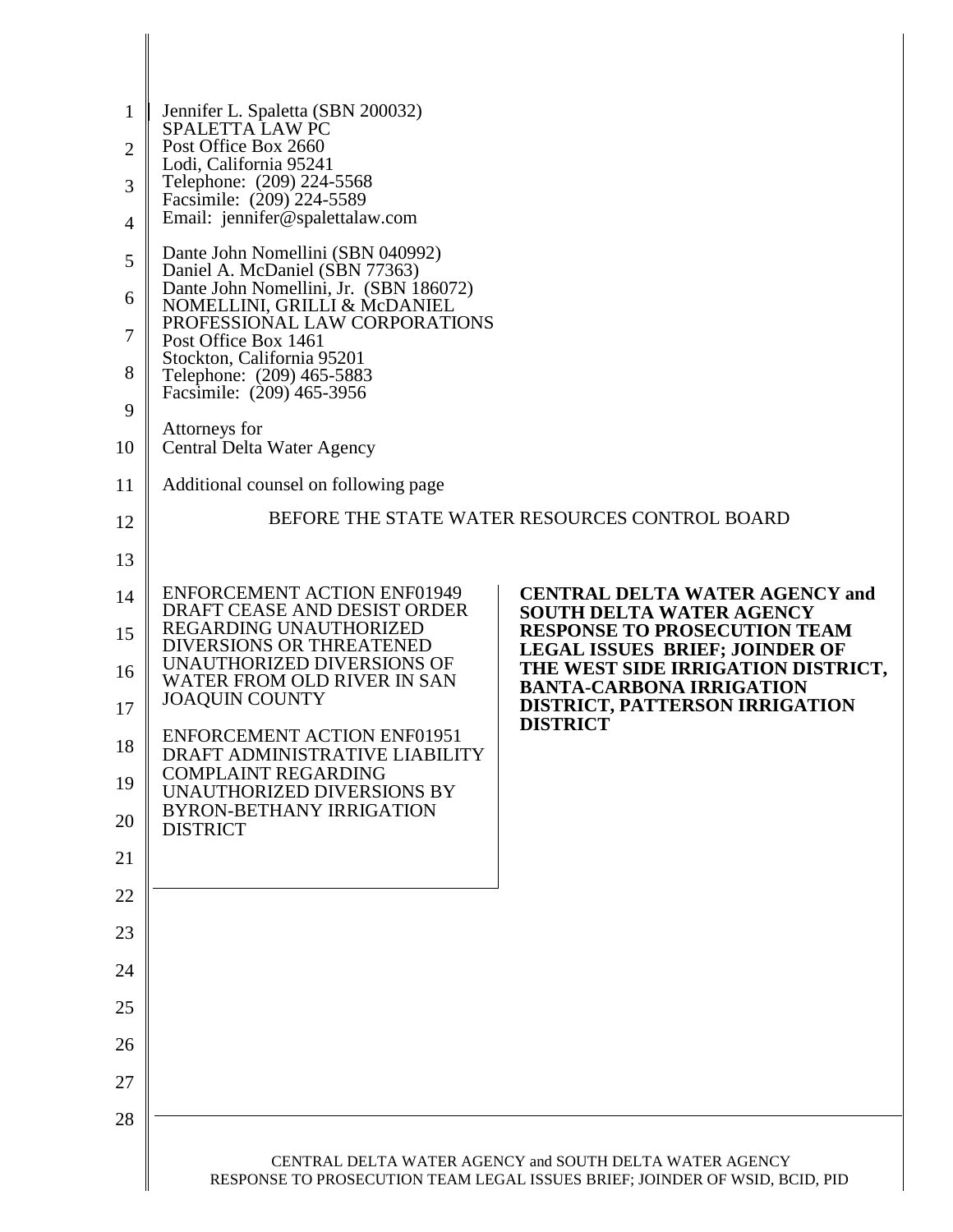| $\mathbf{1}$   | Additional counsel:                                                                                                                    |
|----------------|----------------------------------------------------------------------------------------------------------------------------------------|
| $\mathbf{2}$   |                                                                                                                                        |
| 3              | JOHN HERRICK (SBN 139125)<br>LAW OFFICES OF JOHN HERRICK                                                                               |
| $\overline{4}$ | 4255 Pacific Avenue, Suite 2<br>Stockton, CA 95207                                                                                     |
| 5              | Telephone: (209) 956-0150<br>Facsimile: (209) 956-0154                                                                                 |
| 6              | S. DEAN RUIZ (SBN 213515)                                                                                                              |
| $\tau$         | HARRIS, PERISHO & RUIZ<br>3439 Brookside Road, Suite 210<br>Stockton, CA 95219                                                         |
| 8              | Telephone: (209) 957-4254<br>Facsimile: (209) 957-5338                                                                                 |
| 9              |                                                                                                                                        |
| 10             | Attorneys for SOUTH DELTA WATER<br><b>AGENCY</b>                                                                                       |
| 11             |                                                                                                                                        |
| 12             |                                                                                                                                        |
| 13             | JEANNE M. ZOLEZZI - SBN: 121282<br>KARNA E. HARRIGFELD - SBN: 162824                                                                   |
| 14             | HERUM\CRABTREE\SUNTAG<br>A California Professional Corporation                                                                         |
| 15             | 5757 Pacific Avenue, Suite 222<br>Stockton, CA 95207                                                                                   |
| 16             | Telephone: (209) 472-7700                                                                                                              |
| 17             | Attorneys for<br>THE WEST SIDE IRRIGATION DISTRICT                                                                                     |
| 18             | <b>BANTA-CARBONA IRRIGATION</b><br><b>DISTRICT</b><br>PATTERSON IRRIGATION DISTRICT                                                    |
| 19             |                                                                                                                                        |
| 20             |                                                                                                                                        |
| 21             |                                                                                                                                        |
| 22             |                                                                                                                                        |
| 23             |                                                                                                                                        |
| 24             |                                                                                                                                        |
| 25             |                                                                                                                                        |
| 26             |                                                                                                                                        |
| 27             |                                                                                                                                        |
| 28             |                                                                                                                                        |
|                | CENTRAL DELTA WATER AGENCY and SOUTH DELTA WATER AGENCY<br>RESPONSE TO PROSECUTION TEAM LEGAL ISSUES BRIEF; JOINDER OF WSID, BCID, PID |

 $\parallel$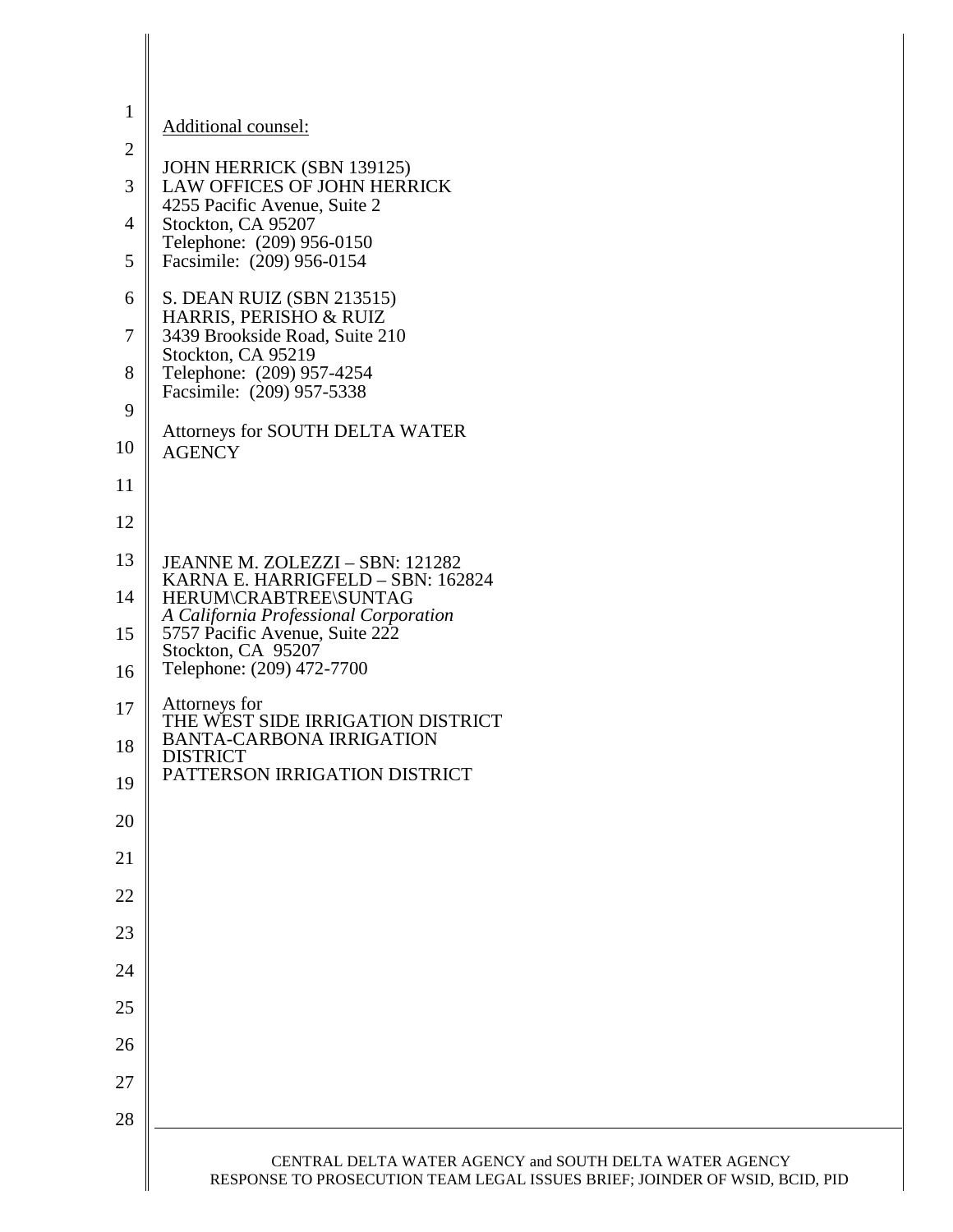1 2

3 4

5

6

7

## **I. THE PROSECUTION TEAM'S RE-FRAMING OF THE FIRST LEGAL ISSUE DIRECTLY CONFLICTS WITH A CENTURY OF WATER LAW PRECEDENT**

Central Delta Water Agency and South Delta Water Agency respectfully present this brief

The Prosecution Team re-frames the first issue as: "[W]hether the Division may commence administrative enforcement against a water right holder who diverts after the [State Water Board] staff determines that no water is available to serve that water right priority."

in response to the legal issues brief filed by the Prosecution Team on January 25, 2016.

8 9 10 11 12 13 14 15 16 17 18 19 There are two serious flaws in the Prosecution Team's statement of the issue. First inherent in this "rewrite" is the assumption that the law allows the State Water Board staff to determine when water is and is not available for the exercise of pre-1914 appropriative rights in a manner that would require a property right holder to forego the enjoyment of the property right prior to any notice or opportunity to be heard on that staff-level determination or face the risk of devastating fines. Second, it is premised upon the assumption that enforcement actions can be taken when staff determines that there is no water available for a large class of water rights of the same priority, not when there is no water available for an individual water right diverter under his water right. As we explained in our opening brief on the legal issues - there is absolutely no authority for these positions. Rather, they directly conflict with at least three fundamental legal doctrines that have governed water rights law in California for a century and were discussed in detail in our opening brief:

• Fundamental due process requires that a diverter have notice and opportunity to be heard before they are deprived of the right to divert. (See, e.g., *Mathews v. Eldridge* (1976) 424 U.S. 319, 333; *Los Angeles County FC Dist. v. Abbot* (1938) 24 Cal. App. 2d 728, 736 [water rights are "valuable property rights" that can be "necessary and essential to the use of their property"]; *United States v. State Water Resources Control Bd.* (1986) 182 Cal. App. 3d 82 [it is "axiomatic" that water rights "cannot be infringed or taken by governmental action without due process and just compensation"].)

• A junior diverter is not required to stop diversions unless there is evidence that a senior diverter is being injured by the junior's diversions. (See *Nevada County & Sacramento* 

28

27

20

21

22

23

24

25

26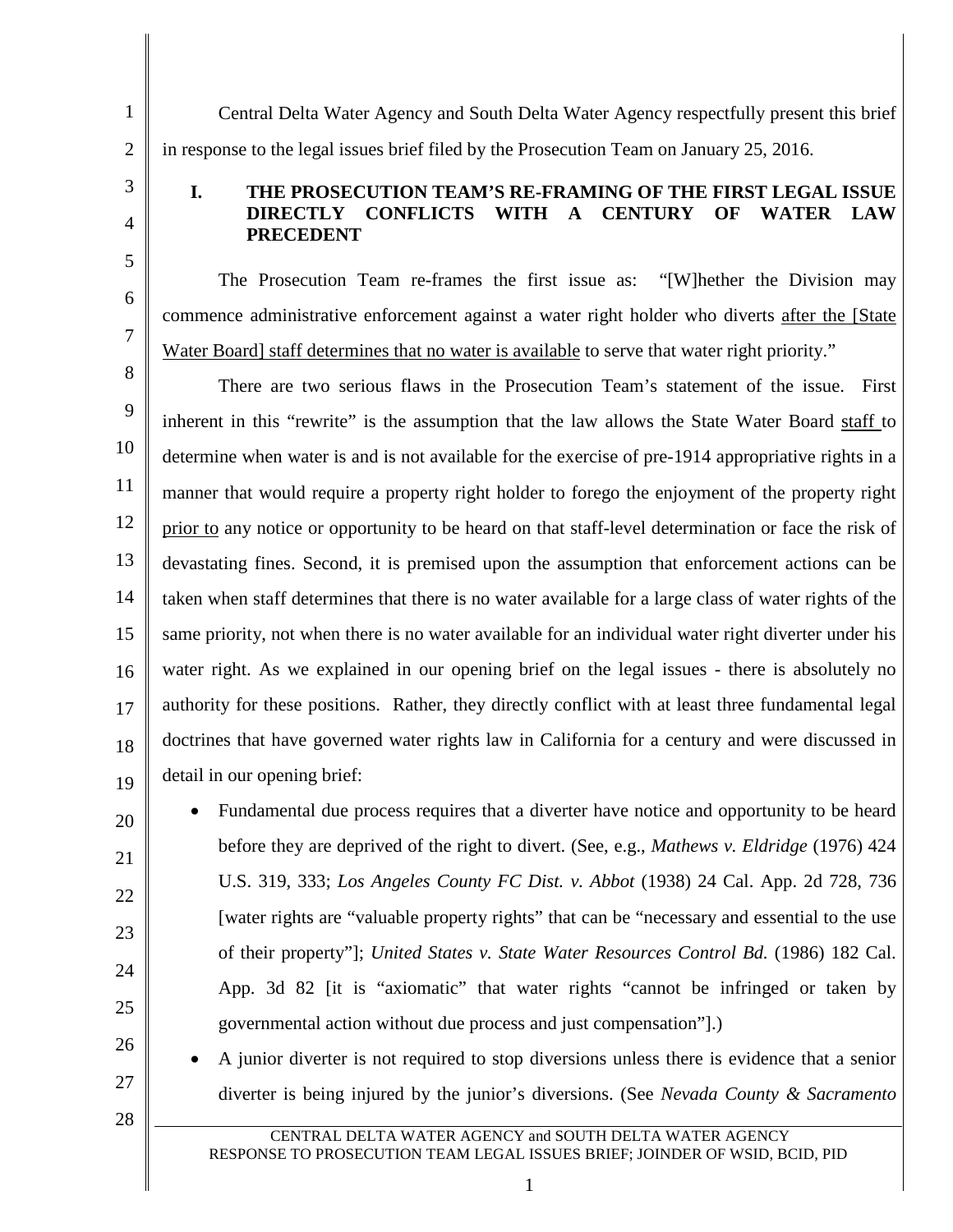| $\mathbf{1}$   | Canal Co. v. Kidd (1869) 37 Cal. 282, 313 [senior water right holders have no recourse        |
|----------------|-----------------------------------------------------------------------------------------------|
| $\overline{2}$ | against acts that cause them no injury]; Waterford Irr. Dist. v. Turlock Irr. Dist. (1920) 50 |
| 3              | Cal. App. 213, 221 [to have any entitlement to relief, "[t]here must be a substantial, as     |
| $\overline{4}$ | distinguished from a mere technical or abstract, damage to the right.").                      |
| 5              | The State Water Board does not have the authority to regulate pre-1914 appropriative          |
| 6              | rights. (Millview County Water Dist. v. State Water Resources Control Bd. (2014) 229          |
| 7              | Cal.App.4th 879, 893, as modified on denial of reh'g (Oct. 14, 2014); see also Wat. Code,     |
| 8              | § 1831.)                                                                                      |
| 9              | The Sacramento Superior Court addressed this issue in the WSID et al v. SWRCB Case            |
| 10             | No. 34-2015-80002121 stating: "The Curtailment Letters, including the requirement that        |
| 11             | recipients sign a compliance certification confirming cessation of diversion, result in a     |
|                | taking of Petitioner's property rights without a pre-deprivation hearing, in violation of     |
| 12             | Petitioners' Due Process Rights." The required pre-deprivation hearing is where the           |
| 13             | Prosecution Team must prove BBID had no right to continue to divert water - only after        |
| 14             | which, BBID can be found guilty of diverting unlawfully (assuming the State Board even        |
| 15             | has the authority to pursue such a process against a pre-1914 diverter - which was not        |
| 16             | addressed by the Sacramento Superior Court at the preliminary hearing). In other words,       |
| 17             | while a staff determination of unlawful diversion may form the basis for a decision to        |
| 18             | bring a matter to hearing to make a final determination regarding water availability, it is   |
| 19             | only the final outcome of the hearing that can possibly form the basis of enforcement -       |
| 20             | and even then, the enforcement may only be prospective. As the Sacramento Superior            |
| 21             | Court held - deprivation of property rights and related monetary penalties cannot accrue      |
| 22             | prior to the required pre-deprivation hearing. (BBID Exhibit 301).                            |
|                |                                                                                               |

23

24

25

26

## **A. The State Board's Investigatory Powers Are Irrelevant Here**

The Prosecution Team's brief touts the State Board's authority to investigate and pursue enforcement of waste or unreasonable use. (See PT Br. at 4-5). These powers are not in dispute, but have nothing to do with this ACL action against BBID. In fact, as is evident from the written testimony now filed by the Prosecution Team witnesses, the State Board made no investigation of

28

27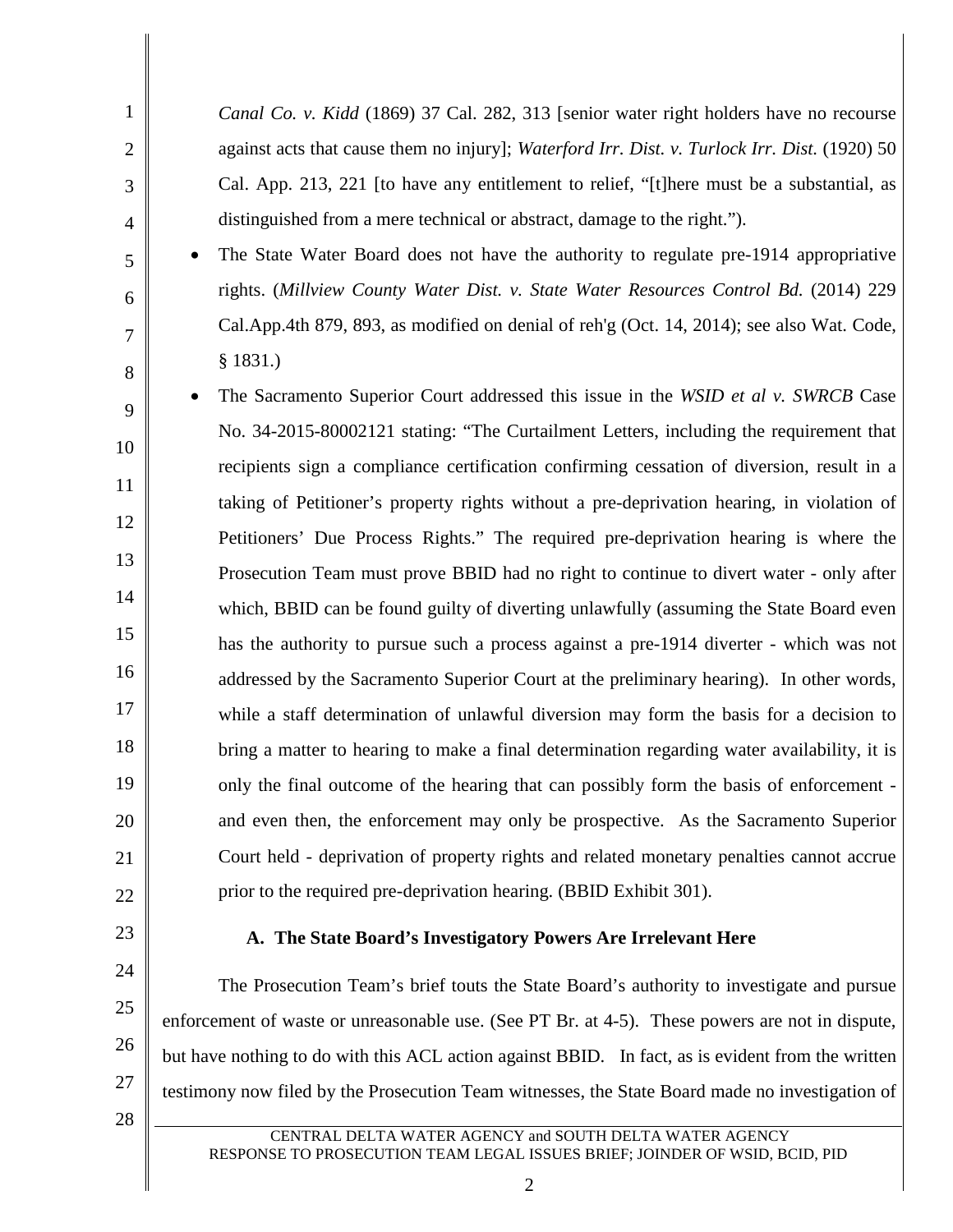1 2 3 4 the water available at BBID's point of diversion and no investigation of whether or not any senior water rights were injured by BBID's diversions in June. Further, the State Board made no investigation of, and has not pursued any enforcement regarding, any alleged waste or unreasonable use of water.

5

6

### **B. The Governor's Executive Order Did Not Grant The State Board Any New Powers Beyond Those Granted By The Legislature**

7 8 9 10 11 12 13 14 15 16 17 18 19 The Prosecution Team also alleges that Governor Brown's Executive Order B-29-15, paragraph 10, directs the Board to conduct inspections and bring enforcement actions against illegal diverters. (PT Br. at 5:3). Yet, the Governor's Executive Order did not and could not grant the State Board any authority that it did not already possess by statute. (See EO B-29-15 p. 7 second to last paragraph [WR 31]). Through an Executive Order, the Governor may only direct and guide subordinate executive officers in the enforcement of a particular law. (63 Ops.Cal.Atty.Gen. 583 (1980).) "[T]he Governor is not empowered, by executive order or otherwise, to amend the effect of, or to qualify the operation of existing legislation." (75 Ops.Cal.Atty.Gen. 263 (1992).) Any finding to the contrary would violate the separation of powers doctrine. (*Lukens v. Nye* (1909) 156 Cal. 498, 501 [when the Governor is acting in his capacity as an executive officer, "he is forbidden to exercise any legislative power or function except as in the constitution expressly provided."]). If the Governor attempts "to exercise powers not given, his act will be wholly ineffectual and void for any and every purpose." (*Id.* at p. 502.)

20 21 22 23 24 25 26 27 28 As we explained in our opening brief, the State Board's authority to bring enforcement actions for unlawful diversion of water is derived from Water Code sections 1052 and 1055. Water Code section 1052's scope is limited to "*diversion or use of water subject to this division other than as authorized in this division*." Section 1052 is found in Division 2 of the Water Code. Part 2 of Division 2 contains the provisions for appropriation of otherwise unappropriated water after December 19, 1914 and is the only part of Division 2 that authorizes the diversion or use of water. Water Code sections 1201 and 1202 clarify that water subject to appropriation under Part 2 does not include water used under riparian rights (section 1201) or water diverted under valid pre-1914 appropriative rights (section 1202).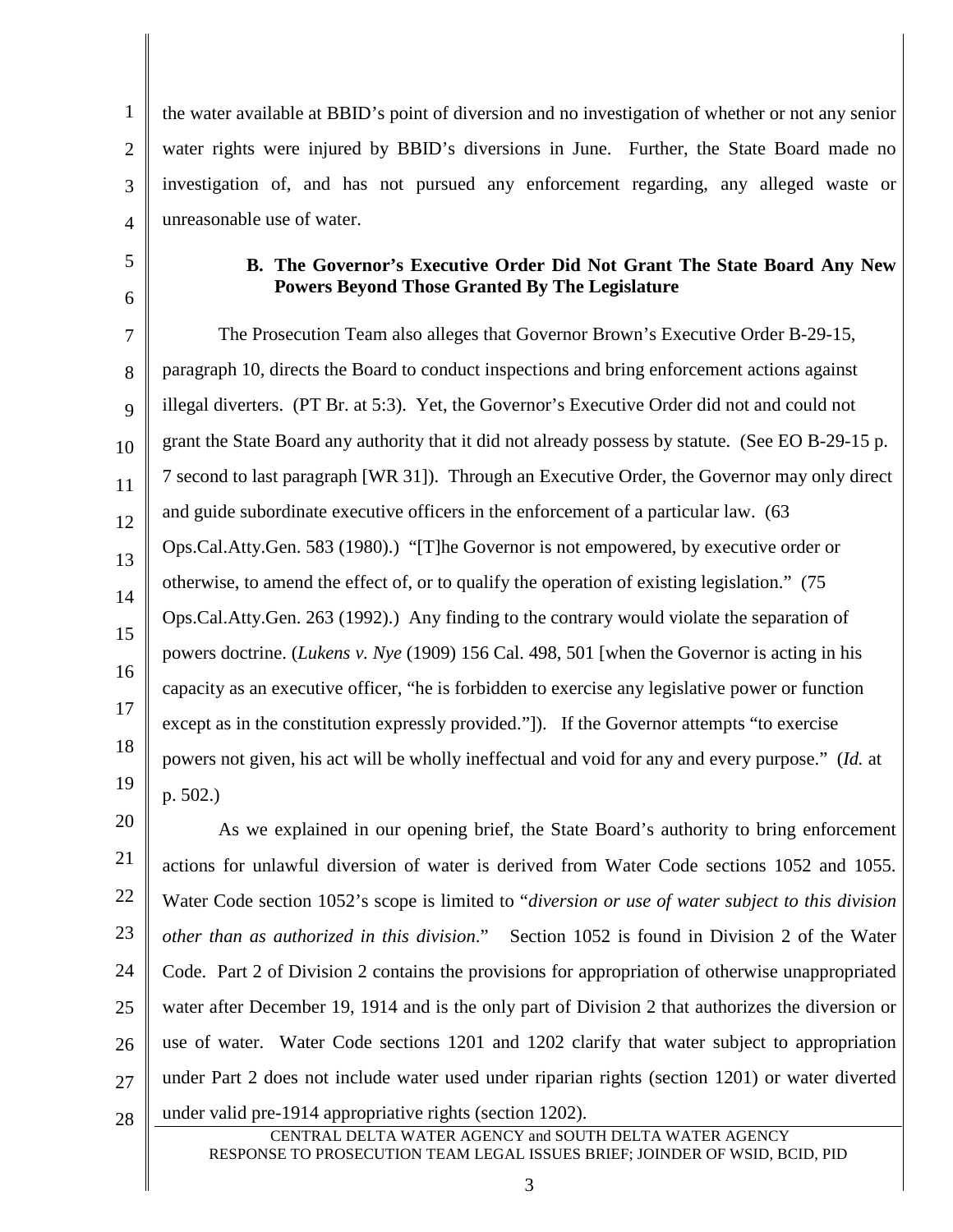1 2 3 4 Further, even if the legislature were to grant the State Board the authority to pursue enforcement actions against pre-1914 appropriators diverting within the limits of their water rights, this authority would not remove the procedural requirement of due process and the substantive requirement that the State Board prove injury to a prior right before pursuing a pre-1914 diversion as "illegal".

#### **C. The Prosecution Team Provides No Authority For The Proposition That State Water Board Staff May Make Definitive Drought Water Supply And Demand Determinations**

9 10 11 12 13 14 15 The Prosecution Team provides a heading on page 5 of its brief: "Drought Water Supply and Demand Determinations are Within the Authority Granted to the State Water Board and Staff." Then, the brief proceeds to explain what staff did in 2015 - with absolutely no citation to authority. As we explained in our opening brief, there is absolutely no authority for either the State Water Board or its staff to make drought water supply and demand determinations particularly determinations that are binding on pre-1914 appropriative diverters for enforcement purposes. Regardless of how hard staff may have worked on this process - their valiant efforts are not a substitute for legal authority.

16 17 18 19 20 Further, the Prosecution Team is hopelessly contradicting itself. On page 3 of its brief, the Prosecution Team argues the June 12 notice is not relevant, but then on page 5 argues that staff's drought supply and demand determinations, as reflected in the notice, are the proper grounds for enforcement. The June 12 notice and the staff determinations of water availability are one in the same and both form the improper foundation of this enforcement proceeding.

21

5

6

7

8

#### **D. The Rule Of Priority Cannot Be Enforced In The Abstract**

22 23 24 25 26 27 The Prosecution Team argues the "purpose of the Division's drought water availability determination analyses…was to protect the rule of priority." (PT Br. at 7:5-23). Yet, the abstract "rule of priority" is not entitled to protection under California law. Rather, water rights, possessing indicia of property rights, are entitled to protection "against unlawful hostile acts of injury inflicted by others, whether they be other appropriators, or riparian proprietors, or those without valid claim of right." *Peabody v. Vallejo* 2 Cal. 2d 351, 374 (1935). Water rights are

28 CENTRAL DELTA WATER AGENCY and SOUTH DELTA WATER AGENCY RESPONSE TO PROSECUTION TEAM LEGAL ISSUES BRIEF; JOINDER OF WSID, BCID, PID entitled to no less protection from actions of the State Water Resources Control Board.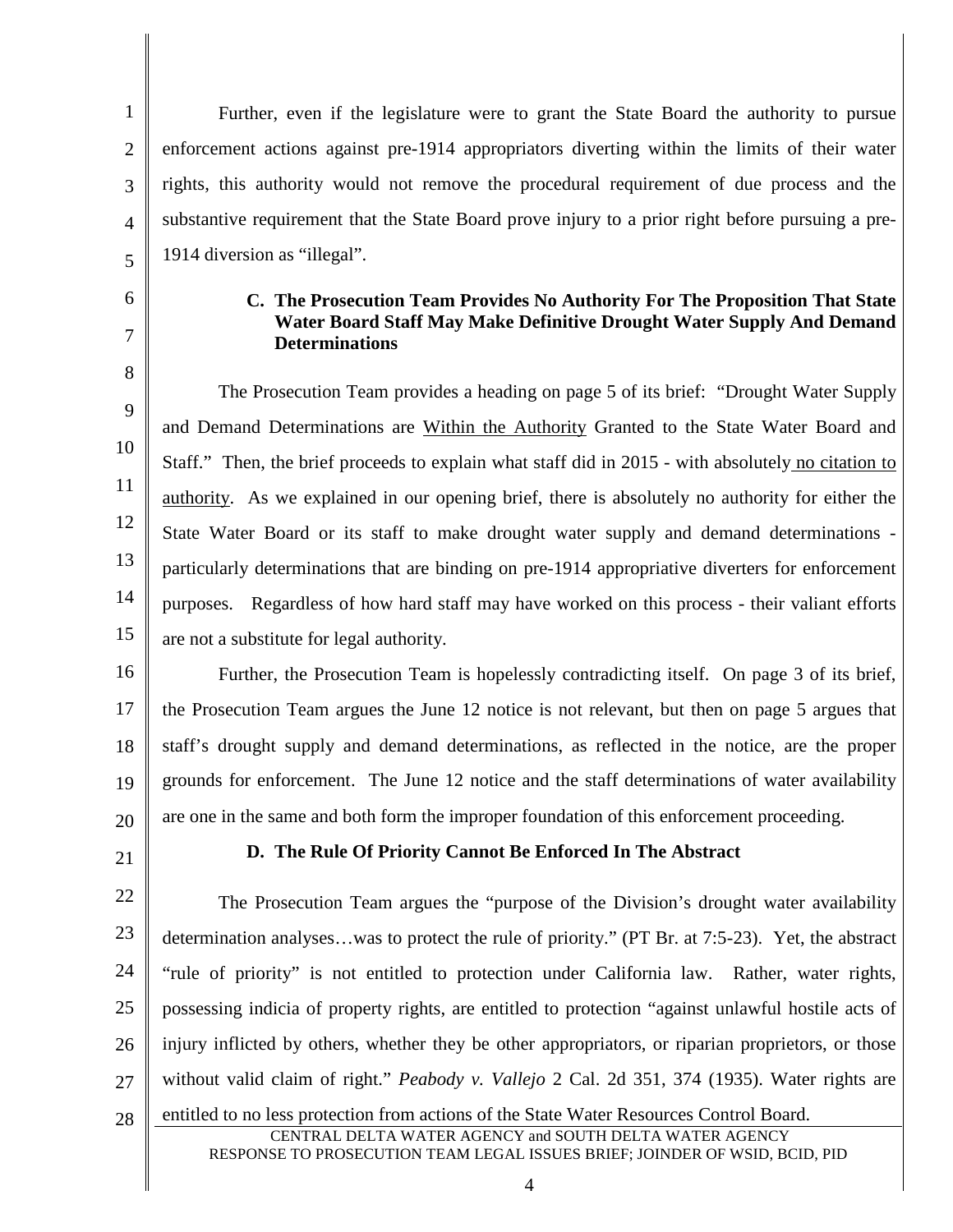| $\mathbf{1}$   | It is not enough to state, as the Prosecution Team has, that protecting senior water right                                                                                                                                                                             |
|----------------|------------------------------------------------------------------------------------------------------------------------------------------------------------------------------------------------------------------------------------------------------------------------|
| $\overline{2}$ | holders "requires that some water remain in most streams to satisfy senior demands at the furthest                                                                                                                                                                     |
| 3              | downstream point of diversion." (See Testimony of Kathy Mrowka, WR-7 at Page 2). Junior                                                                                                                                                                                |
| $\overline{4}$ | appropriators are not required to forego water based upon the <i>possibility</i> that downstream senior                                                                                                                                                                |
| 5              | water right holders will need the water. Such a requirement would violate the reasonable use                                                                                                                                                                           |
| 6              | requirement set forth in Article X Section 2 of the California Constitution. <i>Herminghaus v.</i>                                                                                                                                                                     |
| $\overline{7}$ | Southern Cal. Edison Co., (1926) 200 Cal. 81, 252 P. 607. To the contrary, "whenever water in a                                                                                                                                                                        |
| 8              | watercourse, whether the water is foreign or part of the natural flow, is not reasonably required                                                                                                                                                                      |
| 9              | for beneficial use by the owners of existing rights to that water, those owners cannot prevent its                                                                                                                                                                     |
| 10             | beneficial use by other persons". Miller & Lux, Inc. v. Bank of America (1963) 212 Cal. App. 2d                                                                                                                                                                        |
| 11             | 719, 729. The same protections afforded senior right holders are also afforded junior                                                                                                                                                                                  |
| 12             | appropriators:                                                                                                                                                                                                                                                         |
| 13             | The right of the junior appropriator is entitled to protection to its full extent, just as the                                                                                                                                                                         |
|                | right of a prior appropriator. The supreme court stated in 1872 'that if the person who first<br>appropriates the waters of a stream only appropriates a part, another person may                                                                                      |
| 14             | appropriate a part or the whole of the residue; and when appropriated by him his right                                                                                                                                                                                 |
| 15<br>16       | thereto is as perfect, and entitled to the same protection, as that of the first appropriator to<br>the portion appropriated to him.' This protection of the junior appropriative right may be<br>had against unlawful acts by senior appropriators as well as others. |
| 17             | Hutchins, The California Law of Water Rights at p. 264, citing Smith v. O'Hara 43 Cal. 371, 375                                                                                                                                                                        |
| 18             | (1875).                                                                                                                                                                                                                                                                |
| 19             | 1.<br>The Prosecution Team Has Not Proven Any Injury to Senior Water<br><b>Right Holders</b>                                                                                                                                                                           |
| 20             | The Prosecution Team has not met its burden of establishing that BBID's diversions were                                                                                                                                                                                |
| 21             | unauthorized because it has provided no evidence that any senior water holders were actually                                                                                                                                                                           |
| 22             | injured by BBID's diversions. The determination of whether or not a water use is unauthorized is                                                                                                                                                                       |
| 23             | "is a question of fact to be determined according to the circumstances in each particular case.""                                                                                                                                                                      |
| 24             | Joslin v. Marin Mun. Water Dist. (1967) 67 Cal. 2d 132. Here, the Prosecution Team has made                                                                                                                                                                            |
| 25             | no effort to investigate or compile any evidence related to injury to senior rights as a result of                                                                                                                                                                     |
| 26             | BBID's diversions.                                                                                                                                                                                                                                                     |
| 27             | It is not incumbent upon BBID to prove that surplus water is available in order to justify                                                                                                                                                                             |
| 28             | its diversions as "lawful". To the contrary, "the plaintiffs must recover upon the strength of their                                                                                                                                                                   |
|                | CENTRAL DELTA WATER AGENCY and SOUTH DELTA WATER AGENCY<br>RESPONSE TO PROSECUTION TEAM LEGAL ISSUES BRIEF; JOINDER OF WSID, BCID, PID                                                                                                                                 |
|                | 5                                                                                                                                                                                                                                                                      |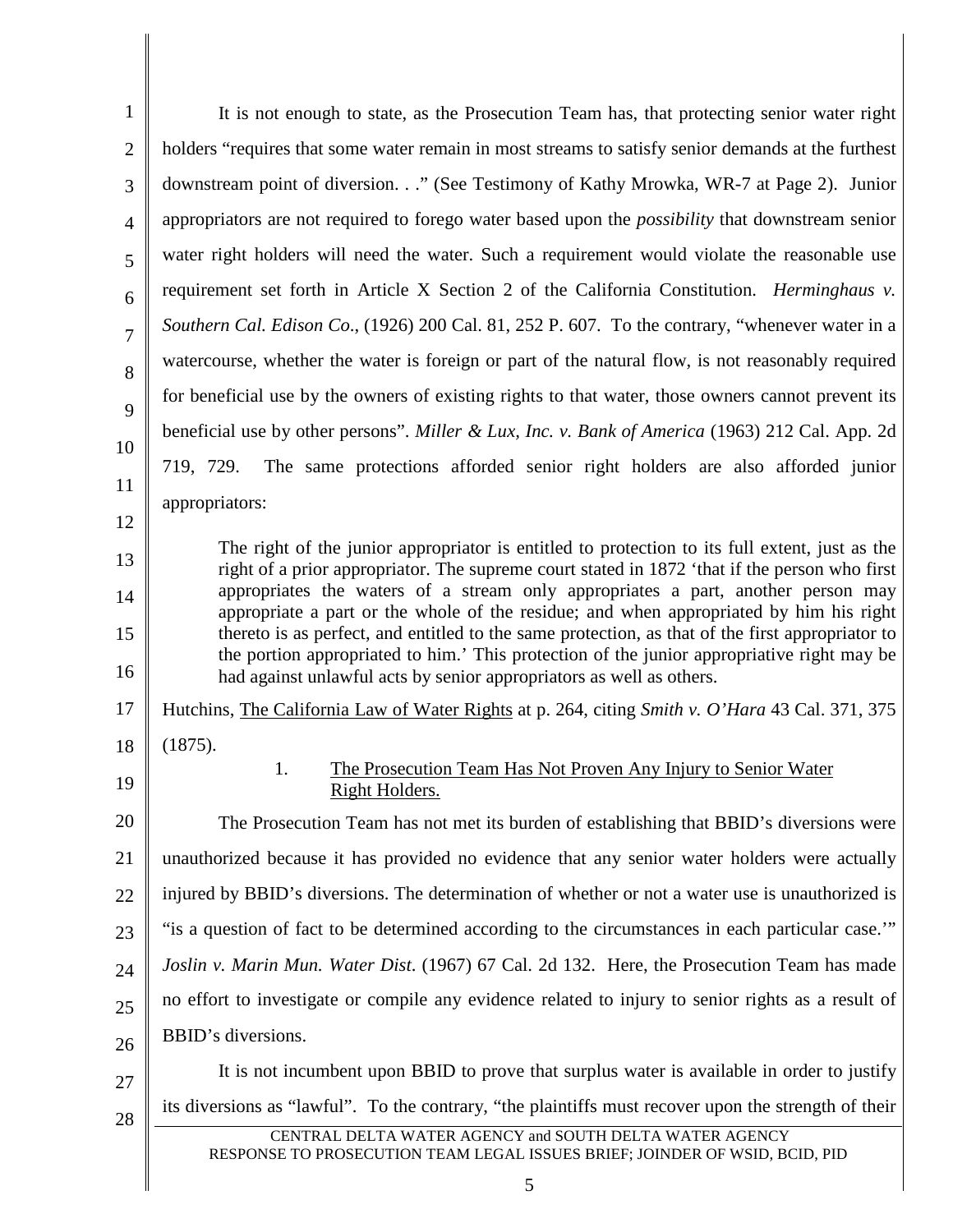1 own title and not upon the weakness of defendant's title." Hutchins, *id.*, citing *Tulare Irr. Dist. V.* 

2 *Lindsay-Strathmore Irr. Dist* 1935) 3 Cal. 2d 489, 547-548.

The trial court must now determine whether the complaining riparian…considering all the needs of the those in the particular water field, is putting the water to any reasonable beneficial use, giving consideration all factors involved, including reasonable methods of use and reasonable methods of diversion…The court must find expressly the quantity of water required and used for the riparian's reasonable and beneficial uses **before** enjoining the appropriator from interfering with those uses.

- 7 Hutchins at p. 279; *see also Tulare*, *supra*, generally. More recently, the Supreme Court has
- 8 summarized: "It follows that any person having a legal right to surface or ground water may take
- 9 only such amount as he reasonably needs for beneficial purposes, and any water not needed for
- 10 the reasonable beneficial use of those having prior rights is excess or surplus water and may
- 11 rightly be appropriated. *City of Barstow v. Mojave Water Agency* (2000) 23 Cal.4th 1224, 1241,
- 12 citing *California Water Service Co. v. Edward Sidebotham & Son* (1964) 224 Cal. App. 2d 715,
- 13 14 725-726. When there is a surplus, the holder of prior rights is prevented from enjoining its appropriation:
- 15 16 Before one can invoke the power of a court of equity to restrain a diversion above his lands, it is necessary for him to show first, that there is a wrongful diversion of water above such lands, and second, that the amount wrongfully diverted would be rightfully used by him and the water is being used or would be used for reasonable and beneficial purposes.
- 17 18 Hutchins, *supra* at p. 278, citing *Carlsbad Mutual Water Co. v. San Luis Rey Development Co.*
- 19 (1947) 78 Cal. App. 2d 900, 914.
- 20 21 The effect of this rule, then, is not to prohibit the appropriator from making any use of the water, but is to prohibit his use of the water only at such times as the riparian owner under his paramount right wishes to use it, and to prevent the destruction or impairment of the riparian right by adverse use on the part of the appropriator.
- 22 Hutchins at p. 279.
- 23

24

3

4

5

6

## 2. California Law Requires Proof that a Senior Water Right Holder is Substantially Injured.

- 25 26 27 28 Article X, section 2 of the California Constitution, and the cases upholding it, abolished the prior common law doctrine that entitled riparian owners, as against appropriators, to the entire natural flow of a stream even if the use of the water was wasteful or unreasonable. *Mojave*, *supra,* at p. 1242. The California Supreme Court provided direction to the States Water Resources
	- CENTRAL DELTA WATER AGENCY and SOUTH DELTA WATER AGENCY RESPONSE TO PROSECUTION TEAM LEGAL ISSUES BRIEF; JOINDER OF WSID, BCID, PID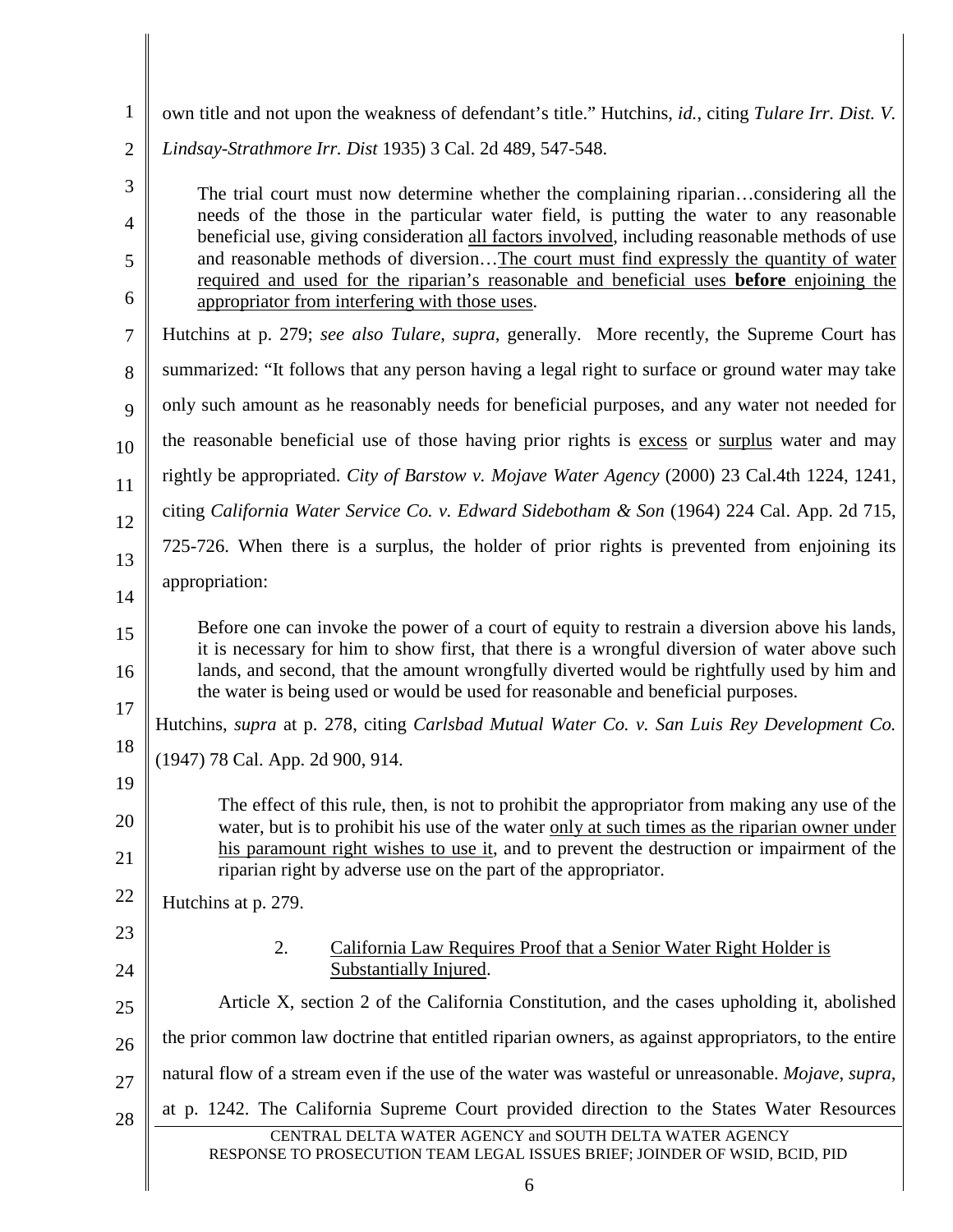#### 1 Control Board:

2

3

4

5

6

7

8

9

10

11

[W]hen a senior water right holder such as a riparian, brings an action against an appropriator, it is not sufficient to find that the plaintiffs are senior right holders and then issue an injunction or curtailment based on such a finding. It is now necessary for the trial court to determine whether such owners, considering all the needs of those in a particular water field, are putting waters to any reasonable beneficial uses, giving consideration to all factors involved, including reasonable methods of use and reasonable methods of diversion. After a consideration of such uses, the trial court must then determine whether there is a surplus of water subject to appropriation.

*Mojave, supra* at p. 1242, citing *Tulare*, *supra* at pp. 524-525. Therefore, the determination as to whether unappropriated water is available for a junior appropriator by the Board or the court requires first examining prior riparian and appropriative rights, whether they are putting water to reasonable and beneficial uses, and then determining whether any excess water is available for junior users. *El Dorado Irr. Dist. v. SWRCB* (2006) 142 Cal. App. 4th 937; *United States v. State Water Resources Control Board* (1986) 182 Cal. App. 3d 82.

12 13 14 15 16 17 18 Contrary to the Prosecution Team's assertion that water must be left in a stream prophylactically for seniors, a senior must prove more than simple trouble and expense to enjoin a junior. Where a junior appropriator diverts the entire surplus water supply upstream, the senior must use all reasonable diligence in handling what is left. "If with such diligence and the use of ordinary means of diversion he can obtain all the water that he is entitled to, he cannot complain of the trouble and expense involved." Hutchins, p. 265, *citing Natomas Water & Min. Co. v. Hancock* (1892) 101 Cal. 42, 50-52.

19

20

# 3. Even with Interference to a Senior Right, the Law Does Not Always Permit Injunction of the Junior Diversion.

21 22 23 24 25 26 Injunctions of diversions are only appropriate as a last resort, especially when the water rights are for agriculture or domestic purposes. *Peabody v. Vallejo* (1935) 2 Cal. 2d 351, 382. Even if the Prosecution Team could prove (1) legal, substantial (as opposed to mere technical) injury to a paramount right; and (2) that such harm is to the paramount right holder's actual reasonable and beneficial uses; there are still additional procedural safeguards in the California Code of Civil Procedure that could prevent an injunction of the junior diversion.

- 27
- 28

CENTRAL DELTA WATER AGENCY and SOUTH DELTA WATER AGENCY RESPONSE TO PROSECUTION TEAM LEGAL ISSUES BRIEF; JOINDER OF WSID, BCID, PID

injunctions to protect water rights. In short, these sections prevent the issuance of an injunction or

California Code of Civil Procedure sections 530, 532, and 534 apply to the issuance of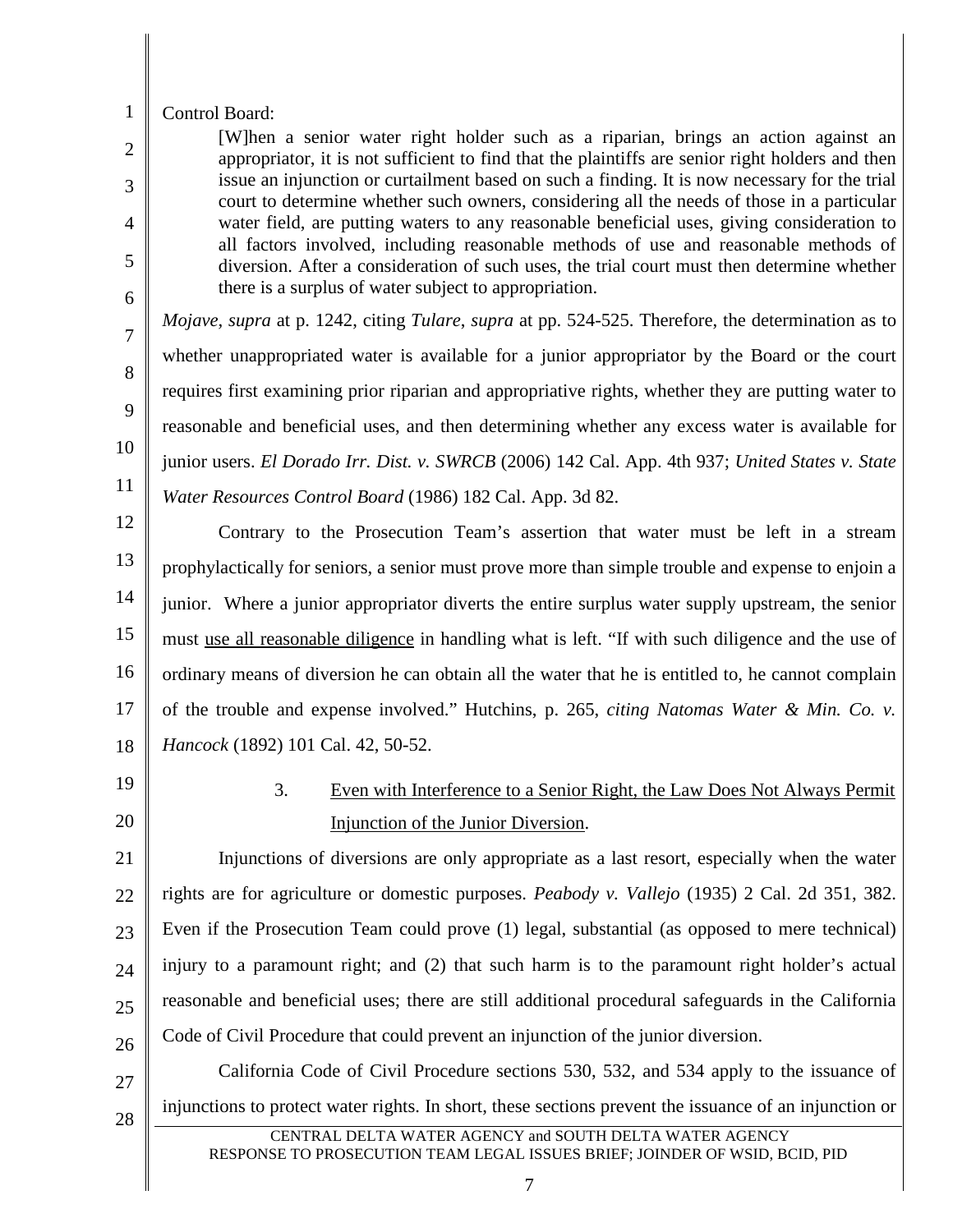1 2 3 curtailment against a junior diversion for irrigation or domestic use if the defendant junior would suffer irreparable harm as a result of the injunction. Section 530 (regarding an injunction to protect water rights; notice; and effect of defendant's bond) states:

4

5

6

7

8

9

10

In all injunctions which may be hereafter brought when an injunction or restraining order may be applied for to prevent the diversion, diminution or increase in the flow of water in its natural channels, to the ordinary flow of which the plaintiff claims to be entitled...[and] it be made to appear to the court that plaintiff is entitled to the injunction, but that the issuance thereof pending the litigation will entail great damage upon the defendant, and that plaintiff will not be greatly damaged by the acts complained of pending the litigation, and can be fully compensated for such damage as he may suffer, the court may refuse the injunction upon the defendant giving a bond such as provided for in section 532; and upon the trial the same proceedings shall be had, and with the same effect as in said section provided.

11 12 13 14 15 16 17 These procedural safeguards - enshrined in the Code of Civil Procedure - underscore the fallacy of the Prosecution Team's assertion that the rule of priority can be enforced in the abstract. There is no legal support for the concept that a court or the State Board could merely identify the priorities between competing users of water and curtail the junior user. Rather, in enacting sections 530, 532, and 534, the Legislature acknowledged that it is necessary to balance competing uses, and that it is also sometimes appropriate to protect the interests of junior irrigators as against senior users. This rule may apply even in situations where junior irrigators are trespassing seniors' water rights, provided the injury can otherwise be remedied.

18 19 20 21 22 23 24 25 *Tulare Irr. Dist. v. Lindsay Strathmore Irr. Dist., supra,* discusses the effect of the section 534: "[S]ection [534] was undoubtedly intended to ameliorate the rule formerly prevailing that a riparian as against an appropriator was entitled to an injunction regardless of damage…" *Tulare*, *supra* at p. 534. These CCP provisions, predecessors to the Article X, section 2 reasonable beneficial use doctrine, affirm that a junior's competing use of water does not *per se* entitle a senior to an injunction against him. Careful balancing between interests and a consideration of the damage involved in relation to each party must be considered by the court before it may be deemed appropriate to curtail a junior's use.

26 27 28 Sections 530, 532, and 534 are so closely related to the reasonable and beneficial use doctrine that immediately after Article X, section 2's addition to the California Constitution some critics argued that the reasonable use doctrine should supersede CCP sections 530, 532, and 534.

CENTRAL DELTA WATER AGENCY and SOUTH DELTA WATER AGENCY RESPONSE TO PROSECUTION TEAM LEGAL ISSUES BRIEF; JOINDER OF WSID, BCID, PID

8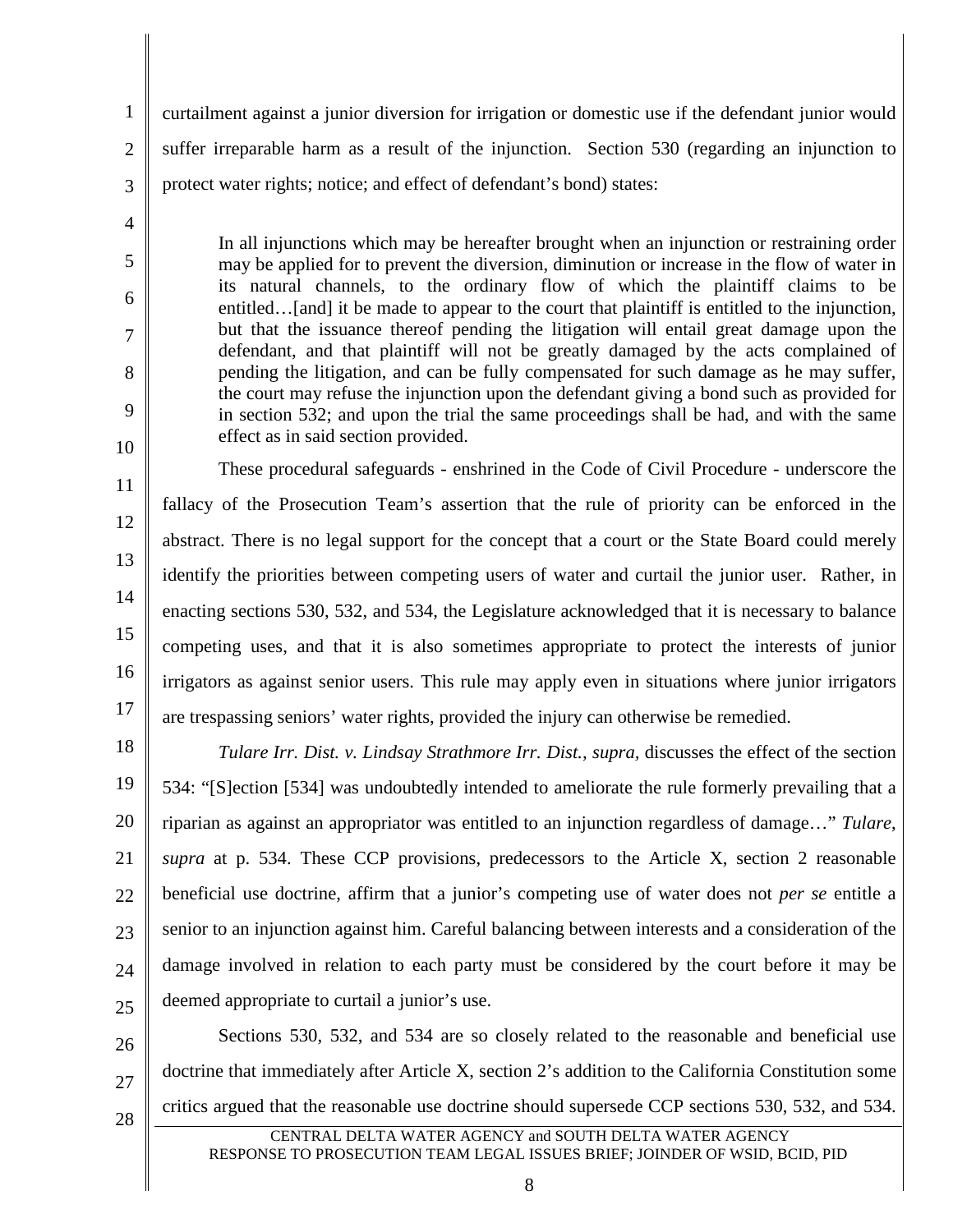1 2 3 It was argued that Article X, section 2 superseded the CCP provisions because the reasonable use doctrine performs a similar function by balancing interests in water rights, and by taking into consideration factors outside of the strict application of the priority system.

Under this [Article X, section 2], it is clear that when a riparian or overlying owner brings an action against an appropriator, it is no longer sufficient to find that the plaintiffs in such action are riparian or overlying owners, and, on the basis of such finding, issue the injunction. It is now necessary for the trial court to determine whether such owners, considering all the needs of those in a particular water field, are putting the waters to any reasonable beneficial uses, giving consideration to all factors involved, including reasonable methods of use and reasonable methods of diversion. From a consideration of such uses, the trial court must then determine whether there is a surplus in the water field subject to appropriation. If the riparian is putting the water to any reasonable beneficial uses, it is now necessary for the trial court to find expressly the quantity so required and so used. A finding…to the effect that the riparian requires a "reasonable" amount for such uses, under the new doctrine [in Article X, section 2], is clearly insufficient and a judgment based thereon must be reversed. The trial court, under the new doctrine [in Article X, section 2], must fix the quantity required by each riparian for his actual reasonable beneficial uses, the same as it would be in the case of an appropriator."

13 *Tulare*, *supra* at pp. 524-525.

14 15 16 17 18 19 20 21 Accepting the Prosecution Team's position that the State Board can simply list water right priorities and then declare junior diversions unlawful would gut the meaning of Article X, section 2 and the purpose of sections 530, 532 and 534 of the Code of Civil Procedure. Under section 534, after a senior files suit and requests an injunction against a junior's diversion, the junior may rely on Section 534 in defense - "for the purpose of having the court, in the event that the court should find that the riparians did not require all the waters of the stream to which their lands are riparian for their reasonable and beneficial uses, determine the damages such riparians would suffer by reason of the taking of the excess over such requirements." *Tulare, supra* at p. 531. The Prosecution Team's efforts in the BBID enforcement action fall far short of this requirement.

22

4

5

6

7

8

9

10

11

12

23

24

25

26

27

#### **E. Water Code Section 1825 Provides No Authority For The Board To Take Enforcement Action Against A Pre-1914 Diverter**

The Prosecution Team oddly cites to Water Code section 1825 as a source of authority to take enforcement action against BBID during "periods of unavailability." (PT Br. 7:24-8:10). Water Code section 1825 is expressly limited to enforcement of the "terms and conditions in permits, licenses, certifications and registrations" and is entirely irrelevant to pre-1914

28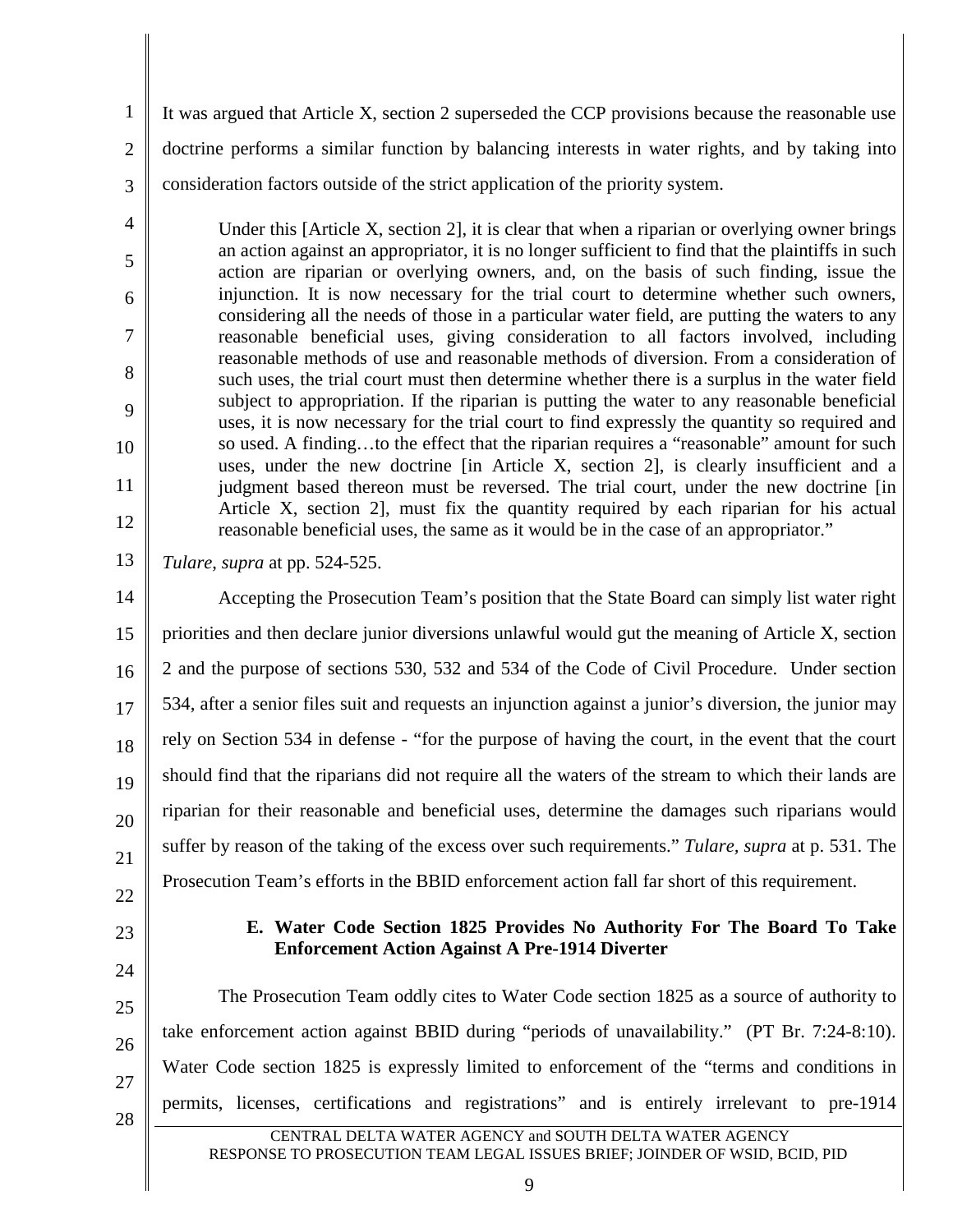1 2

3

4

5

6

7

8

## **II. THE PROSECUTION TEAM'S INTERPRETATION OF WATER CODE SECTION 1052 AND** *YOUNG* **AND** *MILLVIE***W IS FLAT WRONG AND VIOLATES THE DUTY OF CANDOR TO THIS TRIBUNAL**

appropriative rights. In any event due process and a hearing would be required.

In direct violation of its duty of candor to this tribunal, the Prosecution Team ignores the plain language of the Fifth Appellate District in the *Young* and *Millview* cases, stating "the Water Board does not have jurisdiction to regulate riparian and pre-1914 appropriative rights." **(***Young v. State Water Resources Control Bd.* (2013) 219 Cal.App.4th 397, 404; *Millview County Water Dist. v. State Water Resources Control Bd.* (2014) 229 Cal.App.4th 879, 893).

9 10 11 12 13 14 15 16 17 The Prosecution Team argues that even if a pre-1914 diverter is diverting within the scope of the valid pre-1914 right, it is within the authority of the State Board staff to determine that water is no longer available under that right and therefore the diversion is in excess of the valid right - again, with this entire determination process occurring informally, without due process and in a manner that subjects the diverter to enormous monetary penalties after the fact for doing nothing more than diverting water within the limits of a valid pre-1914 right. The determination of no right to divert based on unavailability of water requires the determination of the rights of others in an appropriate adjudicatory hearing addressing the specific quantity and timing of each affected water right holder's entitlement.

18 19 20 21 22 Determining when and how someone may exercise a valid right is regulation of that right. The legislature has not given the State Board the authority to regulate pre-1914 appropriative rights. Also, as we explained in detail in our opening brief, Water Code section 1052, regarding the unauthorized diversion of water, is expressly limited to diversions authorized under Division 2 of the Water Code - which does not include riparian and pre-1914 appropriative rights.

23 24 If the State Water Board wants the power to regulate pre-1914 rights it requires a change in the law and is a job for the legislature. Respectfully submitted,

25 Dated: February 22, 2016 SPALETTA LAW PC

26

27

28

By:  $\sqrt{\mu}$   $\mu$ JENNIFER L. SPALETTA

Attorney for Central Delta Water Agency